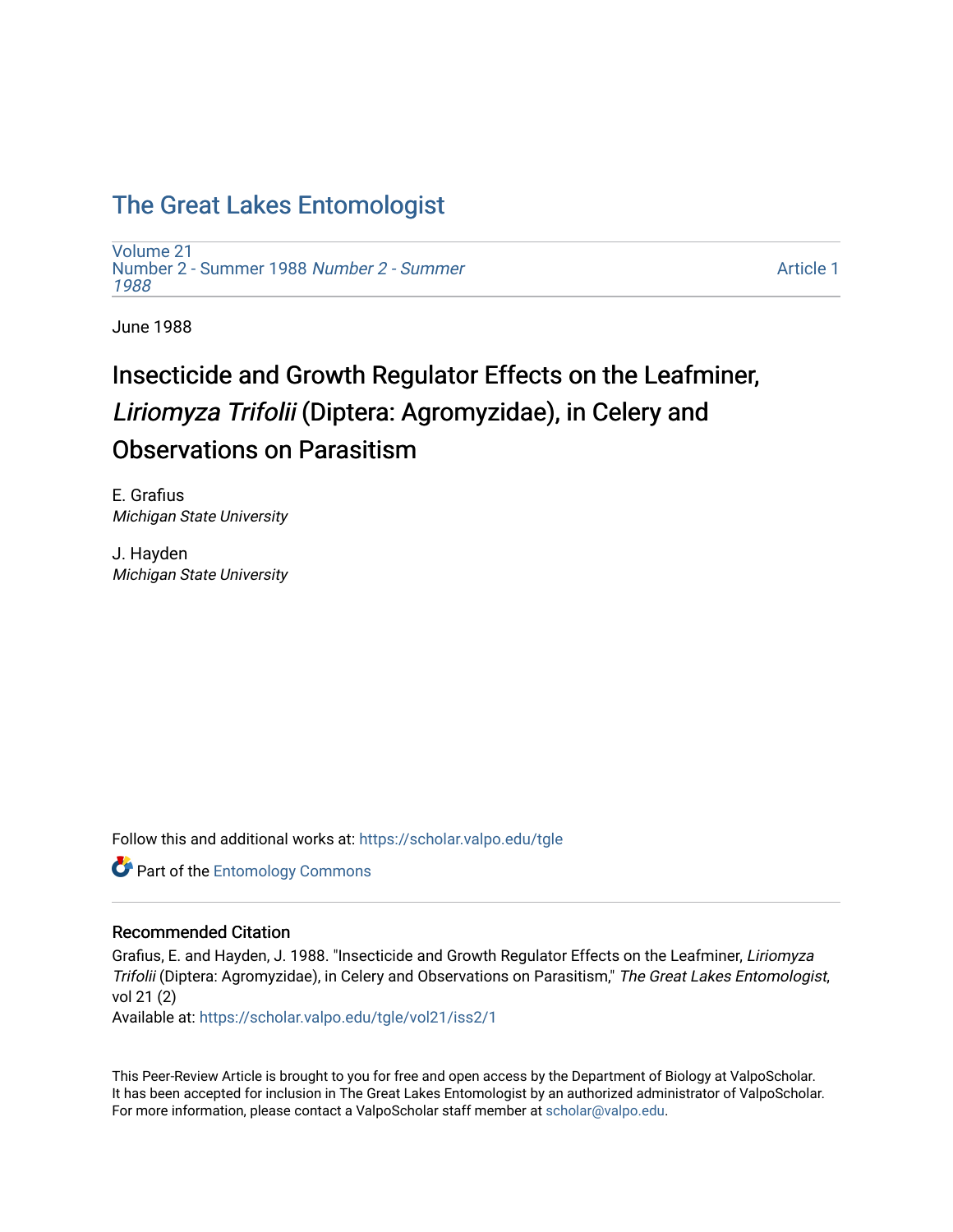#### 1988 THE GREAT LAKES ENTOMOLOGIST 49

#### **INSECTICIDE AND GROWTH REGULATOR EFFECTS ON THE LEAFMINER,** *LIRIOMYZA TRIFOLII* **(DIPTERA: AGROMYZIDAE), IN CELERY AND OBSERVATIONS ON PARASITISM**

#### E. Grafius and J. Hayden<sup>1</sup>

#### ABSTRACT

The effects of different insecticides were compared on survival and development of the leafminer, L. *trifolii,* in celery in Michigan and parasitism was assessed in this nonresident population. Avermectin, thiocyclam, and cyromazine effectively controlled L. *trifolii* larvae or prevented successful emergence as adults. Moderate to high levels of resistance to permethrin and chlorpyrifos were present. Avermectin caused high mortality of all larval stages and no adults successfully emerged. Thiocyclam caused high mortality to all larval stages, but did not affect adult emergence from the surviving larvae. Cyromazine acted most strongly against early stage larvae before visible mines were present, caused little direct mortality of larger larvae, but prevented successful adult emergence. No parasitoids emerged from 2029 larvae collected and reared, in contrast to studies in sites where L. *trifolii* is a year-round resident.

The leafminer, *Liriomyza trifolii* (Burgess), is a severe pest of a variety of greenhouse crops and attacks vegetable crops grown in the southern and southwestern U.S. Host crops include: snap beans, celery, cucurbits, lettuce, peppers, tomatoes, and chrysanthemums (Parella et al. 1981, Johnson 1987, Bethke et al. 1987, Hanna et al. 1987). Cosmetic injury may occur at low population levels and severe stunting and yield losses occur at higher populations (Trumble 1985, Chandler and Gilstrap 1987). Insecticide resistance in L. *trifolii* has reached extreme levels in many greenhouses and field situations (Parella 1983, Schuster and Everett 1983, Parella and Keil 1984, Keil et al. 1985, Trumble 1985).

*Liriomyza trifolii* apparently does not overwinter in Michigan except in greenhouses. Field infestations are generally below economic levels, occur infrequently, and can usually be traced to importation of infested plant material, such as transplants, greenhouse plants, or celery for packing and shipping. Initial introductions to California, Canada, Colombia, and England are also thought to be the result of imported plant material (Parella et al. 1981, Lindquist 1983). Since infestations in Michigan celery fields are not common, no information is available on the susceptibility or resistance to insecticides of the presumably-imported L. *trifolii* or parasitoids associated with it.

The objective of this study was to compare effectiveness and action of experimental and registered materials against L. *trifolii* in Michigan celery. The interactions between pesticide applications, pesticide resistance in the pest, and biological control are important for management of *Liriomyza* (Oatman and Kennedy 1976). However, the importance of parasitism in non-resident populations of L. *trifolii* is unknown. Therefore, a secondary objective of the study was a preliminary assessment of parasitoids attacking the leafminers and evaluation of the effects of treatment on parasitism.

1

lDept. of Entomology, Michigan State University, East Lansing, Michigan 48824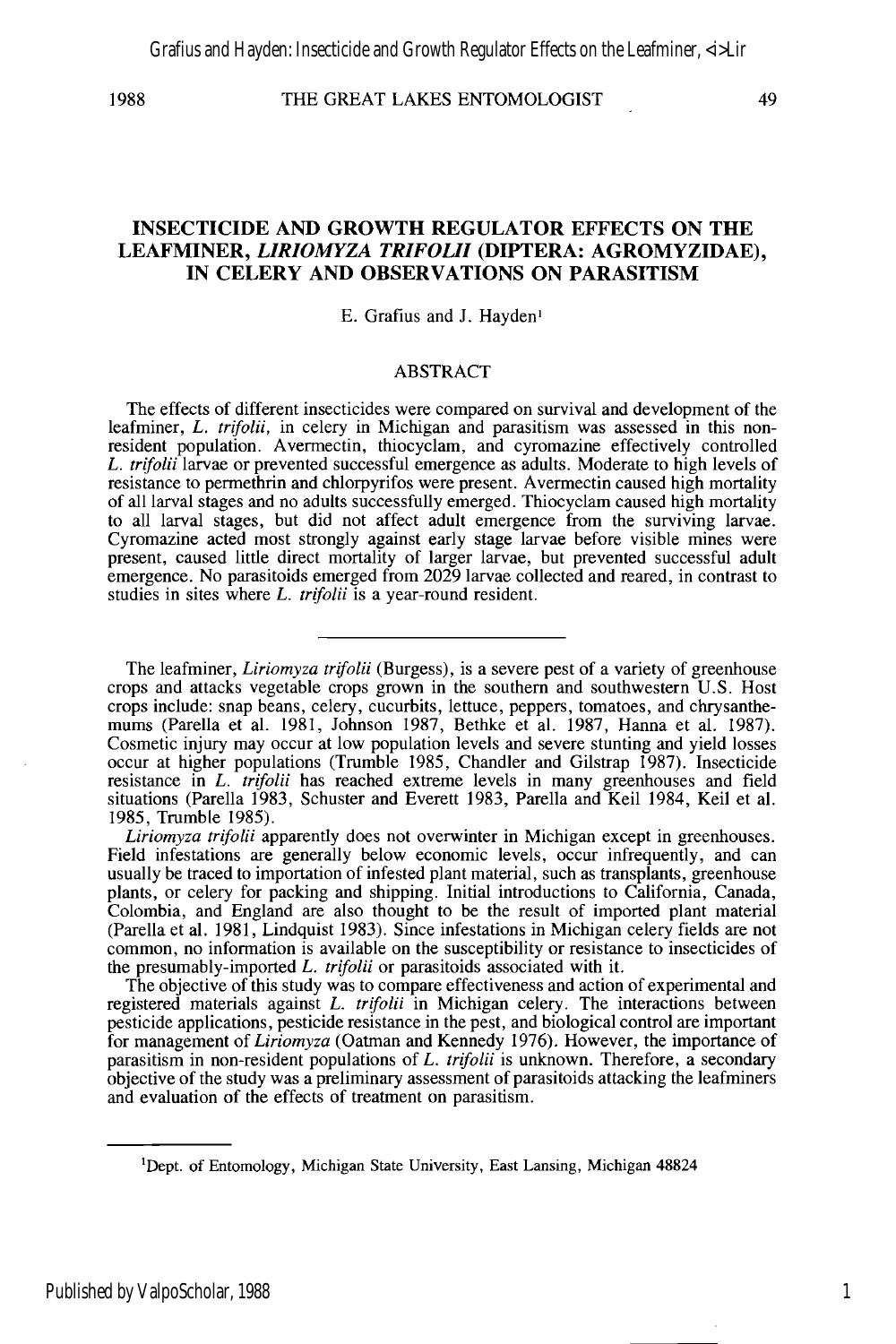#### 50 THE GREAT LAKES ENTOMOLOGIST Vol. 21, No.2

#### MATERIALS AND METHODS

Trials were conducted in a severely infested celery field near Hudsonville MI (Ottawa County). Initial leafminer populations had apparently been introduced from chrysanthemums discarded from a nearby greenhouse. Adult density was >500 per 100 sweeps and flies were present on nearly every new leaf. Estimated defoliation exceeded 80% and only new growth was free of visible mines. Plots were 3 rows by 25 ft., arranged linearly along the eastern border of the field with three replications per treatment, arranged in a randomized complete block design. Plots were numbered randoruly within each block and all sampling and evaluations were done without knowledge of which treatment had been applied. Treatments were applied to the center row of each plot on 10 Sept. and 17 Sept. 1985 with a single nozzle  $\overline{CO}_2$  hand sprayer at 467 1/ha (50 gpa) and 2.11 kg/cm<sup>2</sup> (30 psi). The following materials were selected to give a broad range of insecticide types and modes of action: (1) a standard organophosphate (chlorpyrifos), (2) a pyrethroid (permethrin), (3) an insect growth regulator (cyromazine), (4) a microbial product (avermectin), and (5) a new type of insecticide (thiocyclam). Rates were: avermectin, 0.17 kg ai/ha (kg active ingredient/ha); thiocyclam, 0.56 kg ai/ha; cyromazine, 0.84 kg ai/ha; chlorpyrifos, 1.87 kg ai/ha; and permethrin 0.19 kg ai/ha.

Ten leaflets from the new growth were collected at random from each plot after the first treatment, as soon as the spray had dried. The leaflets were too new to have visible mines, but numerous feeding and oviposition punctures were present on each leaflet. Leaflets from each plot were placed in plastic bags, returned to the laboratory and kept at room temperature  $(20-25^{\circ}\text{C})$ . Larvae that emerged in the plastic bags were counted 9 and 13 days after collection and were retained in screen-covered vials. Adult emergence was assessed 22 days after collection. Observations for parasitoids were made when emerged larvae were transferred to vials and again when adult emergence was assessed.

Ten older leaflets with visible mines from each plot were also randomly collected immediately after treatment and returned to the laboratory for evaluation. Because of the growth habit of celery (leaves and stalks produced on alternating sides of the plant), leaflets of approximately the same age could be selected from each plant. The third or fourth oldest leaflets from randomly-selected plants were chosen for sampling. Mature larvae began emerging from these leaflets within 24h of collection. Leaflets were retained in plastic bags and larvae and pupae were counted 6 days after collection and retained in vials. Numbers of adults emerged from new and old leaflets were recorded 20 days after collection. Plastic bags and vials were also checked for the presence of emerged parasitoids. Percent successful adult emergence was defined as:  $100 \times (\text{\# adults} \div \text{\#}$ larvae emerging from the respective leaflet).

On 25 Sept., 8 days after the second application, 3 plants were randomly selected from each plot. The terminal leaflet from each of the newest 3 stalks was collected from each plant and the number of visible mines recorded. The oldest of these 3 stalks was generally the same age as stalks sampled as "new growth without mines" at the beginning of the study. Leaflets were retained as before and the numbers of larvae emerging were recorded. Adult emergence was recorded and observations for parasitoid emergence were made 22 days after collection.

#### RESULTS AND DISCUSSION

**Survival and development.** Dead adults were observed on foliage in all treatments immediately after spraying on 10 Sept. However, chlorpyrifos and permethrin were not effective in controlling the larvae or reducing new infestations. Chlorpyrifos is moderately effective in controlling L. *trifolii* in greenhouses in Michigan and Ohio (Smitley, Michigan State Univ., Pers. Comm.; Lindquist 1985), but had little or no effect on L. *trifolii* in studies in California (Parella et al. 1982b). In this study, avermectin, thiocyclam, and cyromazine reduced the number of larvae emerging from the new growth almost to zero (Figure la). Chlorpyrifos treatment after visible mines were present reduced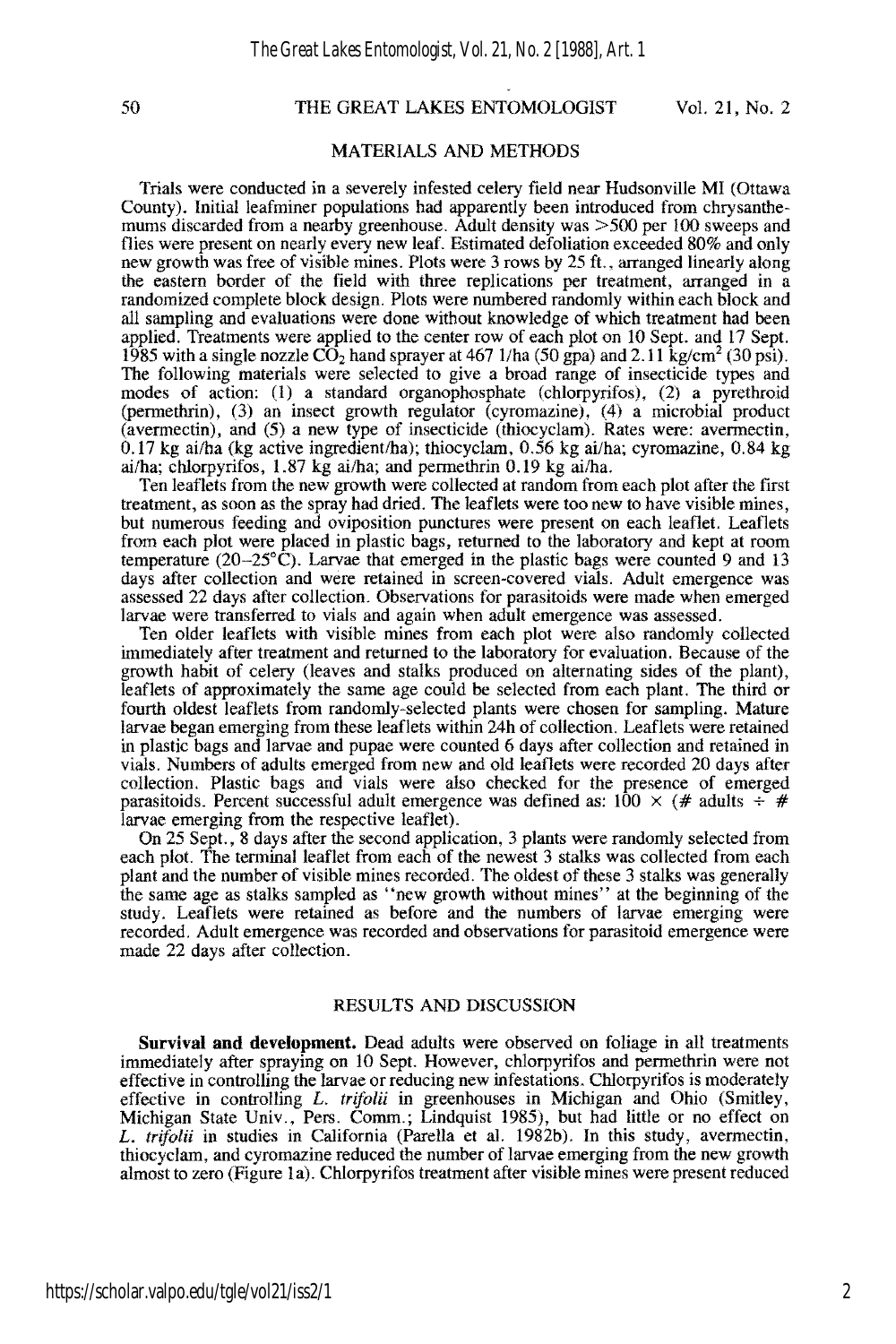#### 1988 THE GREAT LAKES ENTOMOLOGIST 51

the numbers of larvae, but levels were still much higher than in either avermectin or thiocyclam treatments (Figure Ib). Avermectin and thiocyclam were highly effective even on the larger larvae present in older leaves with visible mines (Figure Ib). Cyromazine treatment only moderately reduced the numbers of larvae emerging to pupate from the older leaves, but surviving larvae did not successfully emerge as adults. Permethrin had little or no effect on larval or adult numbers from leaflets with no visible mines or leaflets with visible mines. This was similar to results reported by Parella et a1. (1982b) for oxamyl and methomyl. Cyromazine may' not be effective in reducing larval activity if larvae are already partially grown but will kill early instars and will prevent adult emergence. In contrast, in studies by Parella et al. (1982a) and Parella (1983) on chrysanthemum, cyromazine was as effective on third instars as on newly-eclosed larvae. These results contradict data from the present study. Differences may be due to variations in maturity of larvae, higher trans-cuticular movement of the chemical in chrysanthemum, differences in application rates, or other factors. Differences in tolerance to cyromazine may also exist between populations. Cyromazine resistance has recently been reported in house flies, *Musca domestica* L. (Bloomcamp et al. 1987) and the Michigan population was tested after the registration of cyromazine for *L. trifolii* control in Florida.

Numbers of new mines 15 days after initial treatment were significantly reduced by avermectin, thiocyclam and cyromazine, even under the extreme pressure of the small plot design (Table 1). However, the numbers of larvae that emerged from leaflets collected at the end of the experiment were significantly higher in the thiocyclam treatment than in either avermectin or cyromazine treatments. Numbers of adults emerged from the thiocyclam-treated leaflets were not significantly lower than from permethrintreated or untreated leaflets. The intervals between treatments and between the last treatment and fmal sampling were perhaps too long for thiocyclam to be effective.

Cyromazine appeared to interfere with the pupation process and showed a clear effect on percent successful adult emergence (Table 2). High numbers of larvae emerged from cyromazine-treated leaves with visible mines (Fig. Ib), but most failed to pupate and none emerged as adults (Table 2). Avermectin treatment may have also affected pupation and adult emergence. The few larvae that did emerge from avermectin-treated leaflets did not mature to adults, Permethrin, chlorpyrifos, and thiocyclam had little or no effect on percent successful adult emergence from surviving larvae (Table 2). No assessment of adult fecundity was made.

**Parasitism.** Although 2029 larvae were collected from all treatments (including 783 from untreated plots) and 784 were reared to adults, there was no indication of parasitism. This complete lack of parasitoids was in marked contrast to results reported from other locations. In California, Trumble and Nakakihara (1983) reported at least 7 species of parasitoids from *Liriomyza sativae* Blanchard and L. *trifolii* and Oatman and Kennedy (1976) reported 9 species of parasitoids with up to 100% parasitism of L. *sativae*. Johnson (1987) reported more than 15 species of parasitoids and as much as 96% parasitism of L. *trifolii* and L. *sativae* in Hawaii.

In contrast to the popUlations studied previously, L. *trifolii* is not known to overwinter in Michigan and the study population was presumably introduced within a few weeks or months of the study. The lack of parasitism may be the result of: (1) few or no native parasitoids (perhaps attacking native agromyzids) in nearby crops or weeds, (2) few or no parasitoids introduced with the original pest population, (3) parasitoids eliminated by heavy insecticide applications in the greenhouse before escape or release, (4) parasitoids eliminated by the intensive treatment of the celery field before initiation of the experiments, or (5) insufficient time allowed or unsuitable conditions for parasitoid development and emergence after collection. The latter is unlikely, since samples were held in plastic bags and then in vials for a total of 20 to 22 days and at least some of the parasitoids would have been nearly mature at the time of collection and would have emerged, regardless of conditions. Also, the ca. 50% successful emergence of *L. trifolii*  indicates that conditions were probably adequate. Smitley (Michigan State Univ., Pers. Comm.) has observed no significant parasitism in commercial greenhouses in Michigan. Intensive insecticide treatments in the greenhouse and in the field, perhaps combined with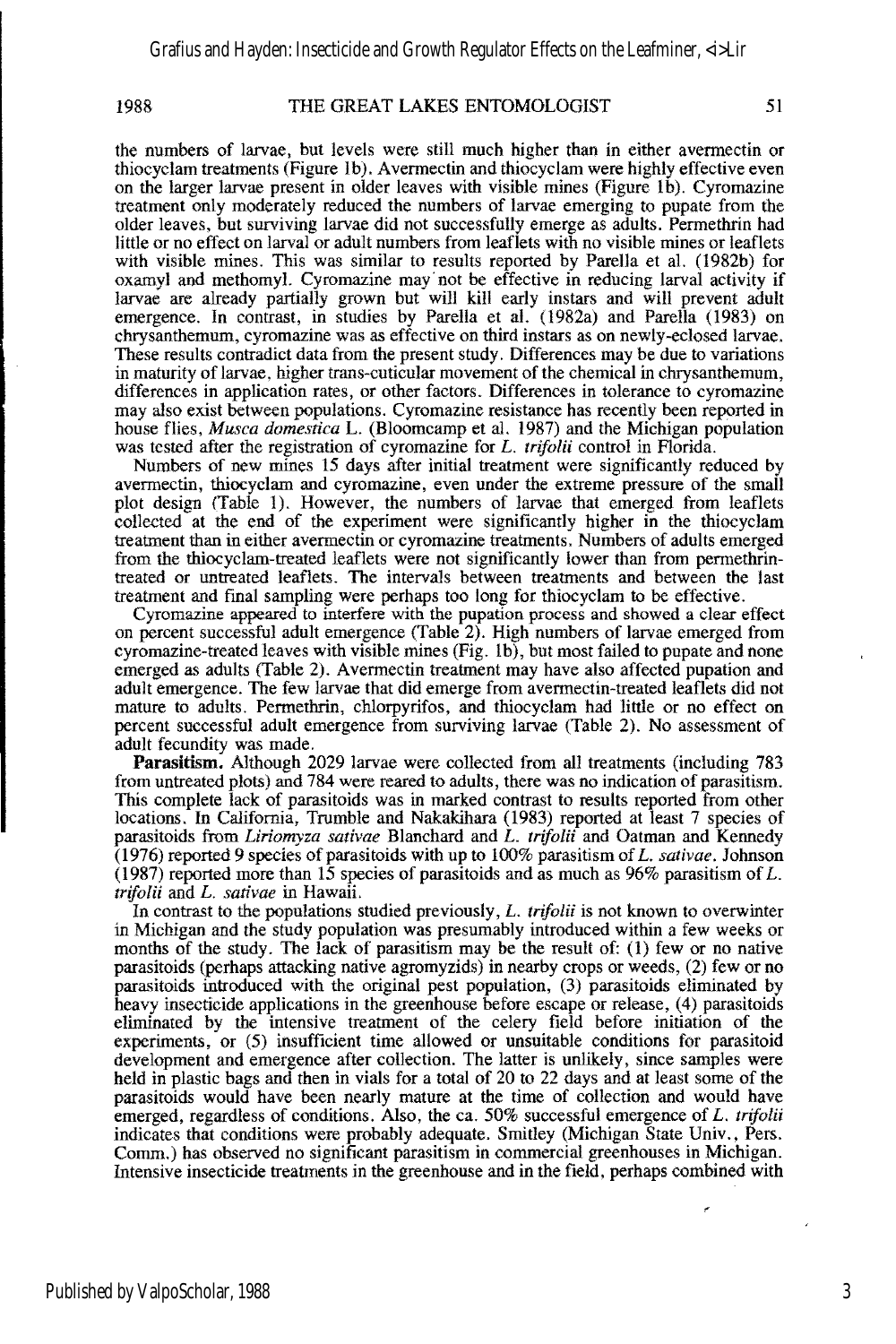#### 52 THE GREAT LAKES ENTOMOLOGIST Vol. 21, No. 2 А. <sup>~</sup>3.0 b h Ω Larvae Z Adults  $2.0$ t bc **2**<br>E<br>Z<br>E ħ a a  $\mathbf a$ a Rvermectin<br>|<br>| Untreated miocyclam Chlorpyrifos Cyromazine Permethrin I-::::J



Fig. 1. Larval emergence and subsequent adult success from leaflets collected immediately after initial treatment. A. Leaflets without visible mines at the time of collection, B. Leaflets with visible mines at the time of collection. Larval or adult numbers with different letters are significantly different (ANOVA, SNK test,  $p < .05$ ).

https://scholar.valpo.edu/tgle/vol21/iss2/1

4

Leaflet

ੋ<br>ਚ

Eme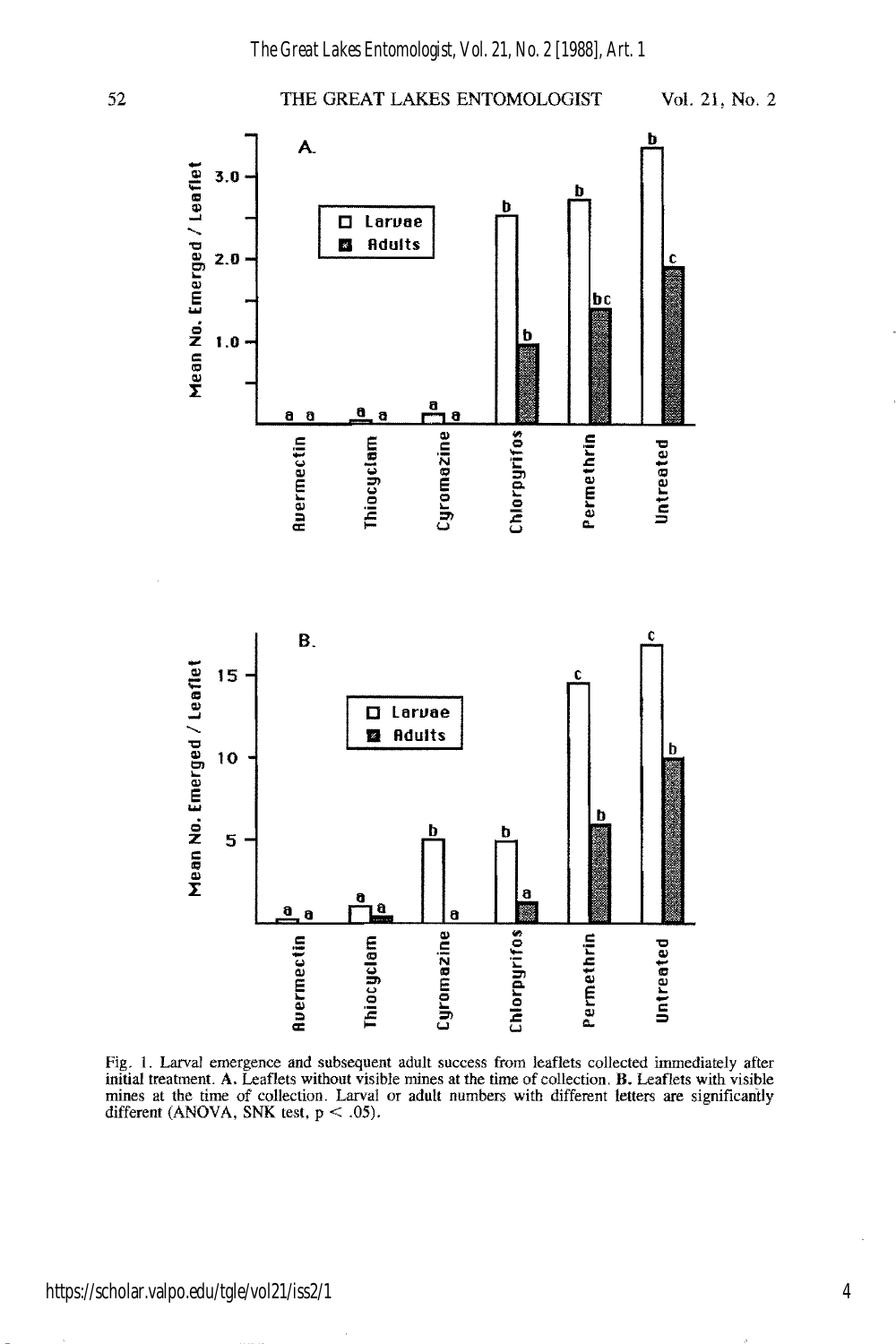#### 1988 THE GREAT LAKES ENTOMOLOGIST 53

|                                       | Visible mines<br>per leaflet* | Mean no. larvae<br>emerged per leaflet* | Mean no. adults<br>per leaflet* |
|---------------------------------------|-------------------------------|-----------------------------------------|---------------------------------|
| Avermectin 0.15 SC<br>$0.17$ kg ai/ha | 1.59a                         | 0.11a                                   | 0.00a                           |
| Thiocyclam 50 SP<br>$0.56$ kg ai/ha   | 1.81a                         | 2.30 <sub>b</sub>                       | $0.74$ ab                       |
| Cyromazine 75 WP<br>$0.84$ kg ai/ha   | $2.63$ ab                     | 0.04a                                   | 0.00a                           |
| Chlorpyrifos 4 E<br>$1.87$ kg ai/ha   | $3.96$ bc                     | 3.96c                                   | 1.52 <sub>b</sub>               |
| Permethrin 2 EC<br>$0.19$ kg ai/ha    | $3.19$ abc                    | 2.96 <sub>b</sub>                       | $0.93$ ab                       |
| Untreated                             | 4.33c                         | 4.93 d                                  | 1.30ab                          |

Table 1. Number of visible mines, larval emergence, and adults from leaflets collected at the end of the study (15 days after initial treatment).

\*Means followed by different letters are significantly different (SNK test,  $p < .05$ ).

Table 2. Percent successful adult emergence from larvae reared from leaflets collected immediately after the first treatment or at the end of the study (8 days after the 2nd treatment).

|                                     | Leaflets collected<br>immediately after 1 <sup>st</sup> treatment |                                           | Leaflets collected<br>8 days after $2nd$ treatment |
|-------------------------------------|-------------------------------------------------------------------|-------------------------------------------|----------------------------------------------------|
|                                     | without visible mines<br>$(\%$ success)**                         | with visible mines<br>$(%$ success $)$ ** | $(\%$ success)**                                   |
| Avermectin 0.15 SC<br>$0.17$ kg/ha  | $\mathbf{X}_{\text{num}}$                                         | $\mathbf{x}$                              | <u>__</u> x                                        |
| Thiocyclam 50 SP<br>$0.56$ kg ai/ha | $\mathbf{r}$                                                      | 34.3 <sub>b</sub>                         | 39.7 <sub>b</sub>                                  |
| Cyromazine 75 WP<br>$0.84$ kg ai/ha | $\mathbf{x}$                                                      | 0.0a                                      | $\overline{X}$                                     |
| Chlorpyrifos 4 E<br>$1.87$ kg ai/ha | 30.0                                                              | 25.7 <sub>b</sub>                         | 36.0                                               |
| Permethrin 2 EC<br>$0.19$ kg ai/ha  | 40.7                                                              | 42.7 <sub>bc</sub>                        | 31.0                                               |
| Untreated                           | $51.0$ n.s.                                                       | 50.0c                                     | 39.7 n.s.                                          |

\*\*% success =  $100 \times$  (No. adults/No. larvae emerged from each leaflet). Means followed by different letters are significantly different (SNK test,  $p < 0.05$ ).

'Excluded from analysis. Less than 5 larvae emerged/treatment (see Fig. I and Table I).

a low rate of parasitoid introduction and low endemic levels, were therefore the most probable causes of the lack of parasitism.

#### ACKNOWLEDGMENTS

Thanks to Joseph Ingerson-Mahar for his assistance in conducting the research and to Fred Stehr and Dave Smitley for review and comments on the manuscript. Thanks also to the Michigan celery industry and Celery Research, Inc. for their financial support. Michigan Agricultural Experiment Station Jounral Article No. 12334.